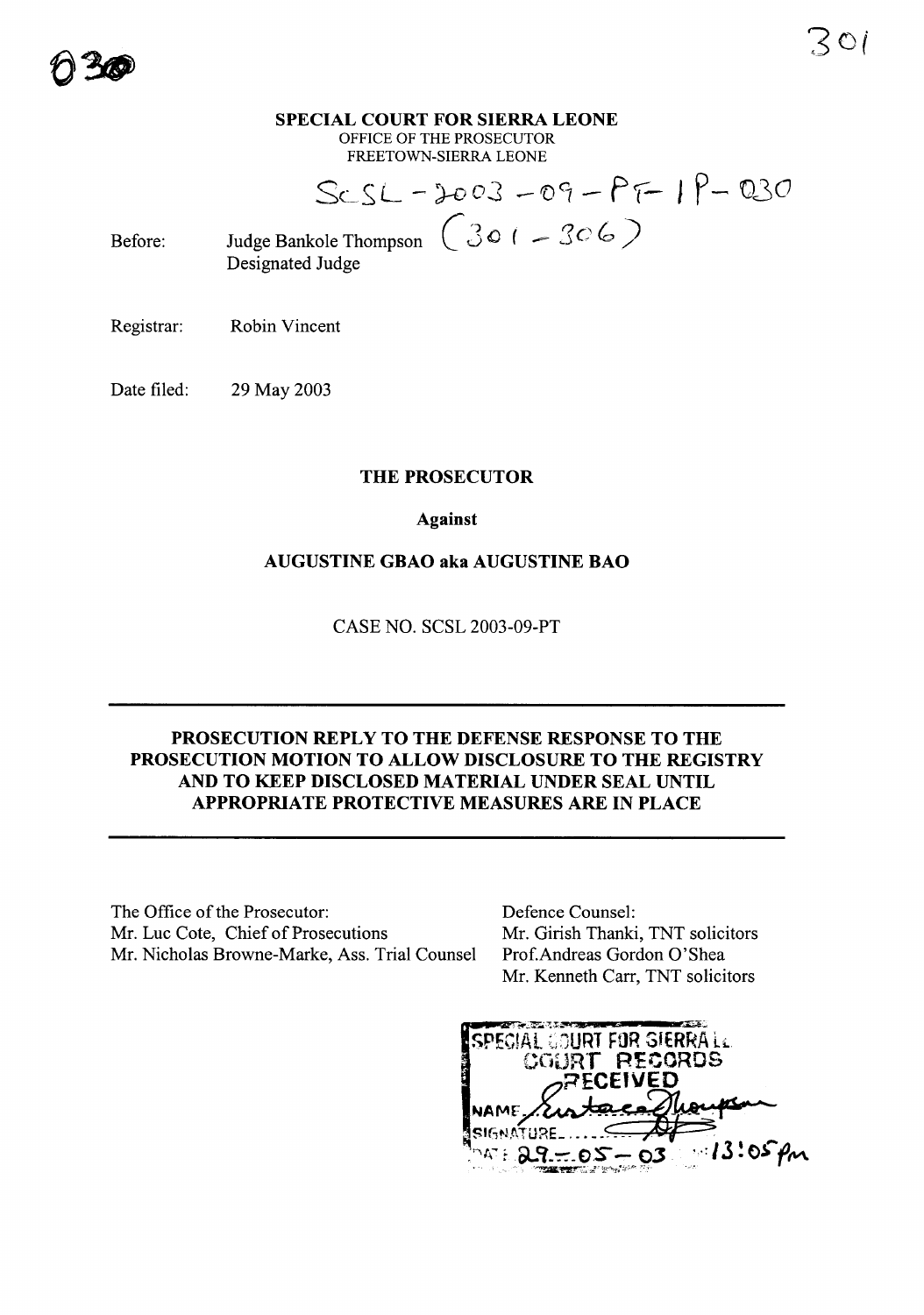#### **SPECIAL COURT FOR SIERRA LEONE** OFFICE OF THE PROSECUTOR FREETOWN-SIERRA LEONE

### **THE PROSECUTOR**

#### **Against**

### **AUGUSTINE GBAO aka AUGUSTINE BAO**

CASE NO. SCSL 2003-09-PT

### **PROSECUTION REPLY TO THE DEFENSE RESPONSE TO THE PROSECUTION MOTION TO ALLOW DISCLOSURE TO THE REGISTRY AND TO KEEP DISCLOSED MATERIAL UNDER SEAL UNTIL APPROPRIATE PROTECTIVE MEASURES ARE IN PLACE**

#### **I. INTRODUCTION**

1. The arguments raised in the "Defence Response to the Prosecution's Motion to allow Disclosure to the Registry and to keep disclosed material under seal until appropriate measures are in place" should be rejected. In its response, the Defence asks that the full Trial Chamber modify or "vary" the Scheduling Order and Order on Disclosure to the Registry dated 23 May 2003. The Defence argues that the more appropriate course would have been to grant an extension oftime to the Prosecution, rather than prejudicing Mr. Gbao's right to be heard.

2. The Prosecution now submits that the Learned Defence Counsel has misinterpreted the intent of both the Prosecution's "Motion to allow disclosure to the Registry and to keep disclosed material under seal until appropriate measures are in place" and the Court's "Scheduling Order and Order on Disclosure to the Registry," dated 23 May 2003. Furthermore, the Prosecution submits that the measures asked for in its Motion and provided for in the Court's Order dated 23 May 2003 enhance, rather than prejudice, the rights of the Accused.

2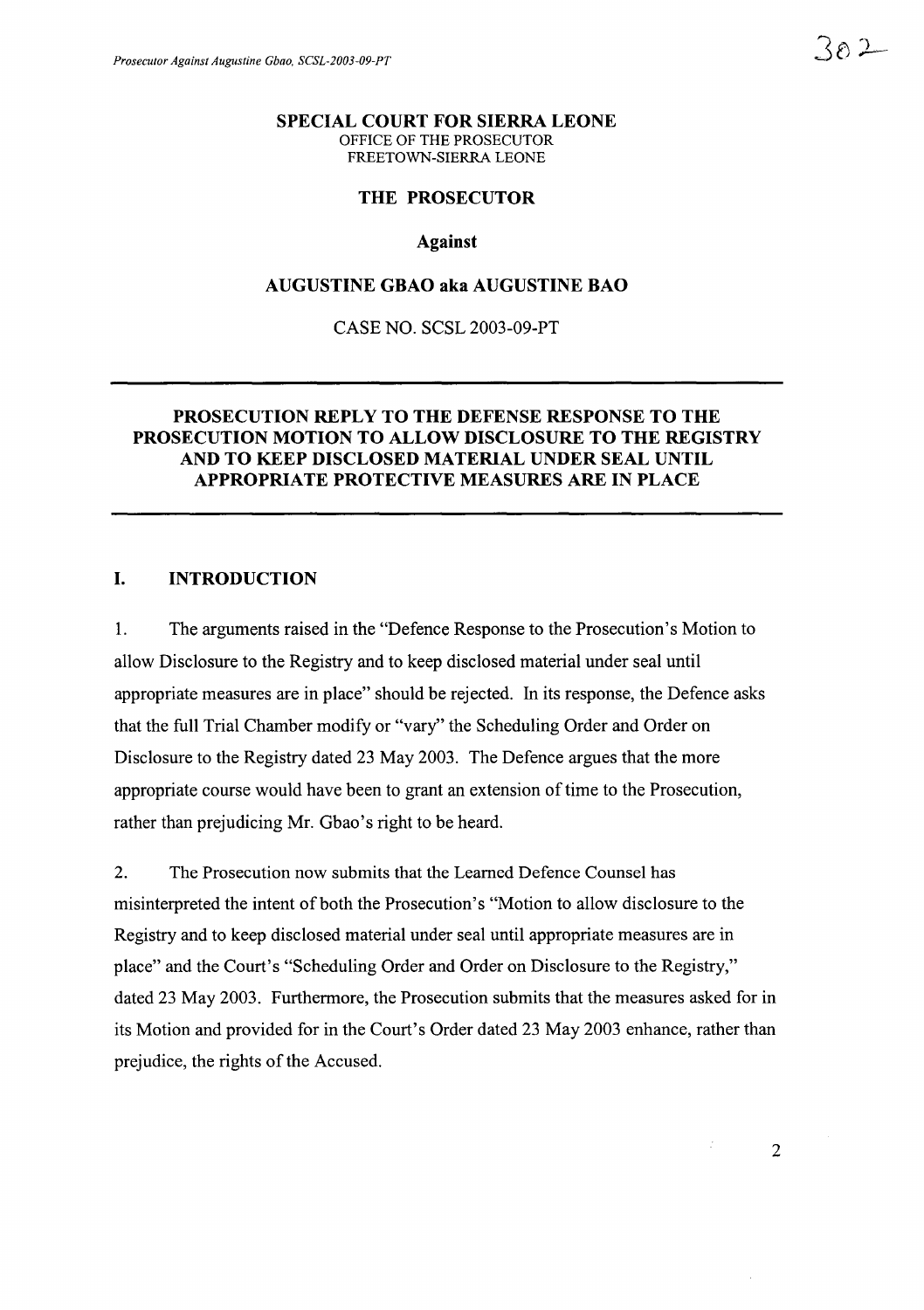## II. ARGUMENTS

#### A. Disclosure

3. In its "Motion to allow Disclosure to the Registry and to keep disclosed material under seal until appropriate measures are in place," the Prosecution sought interim protective measures with respect to its witnesses while at the same time ensuring that there was full compliance with the mandatory requirements of Rule 66  $(A)(i)$  of the Rules of Procedure and Evidence of the Special Court (the Rules), until a final decision by the Court on the Prosecution's "Motion for immediate protective measures for witnesses and victims and for non-public disclosure."

4. The Defence, however, maintains that because the Rules provide for disclosure to the Defence, lodging the evidence with the Registry cannot in any sense be construed as disclosure. In this regard, the Prosecutor notes that the "Scheduling Order and Order on Disclosure to the Registry," (the Order) dated 23 May 2003, orders:

1. the Prosecution, on or before Monday the 26th May to *transmit the disclosure* pursuant to Rule 66(A)(i) and Rule 68(B) to the Registry; (Emphasis added.)

2. the Registry to keep the disclosed material under seal until orders for appropriate measures for witnesses, victims and non-public materials have been issued.

5. Clearly, by the language of the Order, this is merely a transmittal of the disclosure to the Registry and therefore does not effectuate actual disclosure to the Defence. It by no means is a suggestion or implication that the Registry is qualified to accept disclosure on behalf of the Accused. The Learned Judge so aptly points out in the Order "the necessity to guarantee that the fulfilment of the Prosecution's obligations to disclose shall encompass appropriate *interim measures* for the protection of witnesses and victims as well as for the confidentiality of all non-public materials subject to disclosure by the Prosecution." (Emphasis added.) Therefore, by and through it's motion, the Prosecution is merely requesting an interim measure that allows for the Prosecution to meet its disclosure timelines under Rule 66(A)(i), until such time that the Court can render a decision on the Prosecution's motion for witness protective measures. There has been no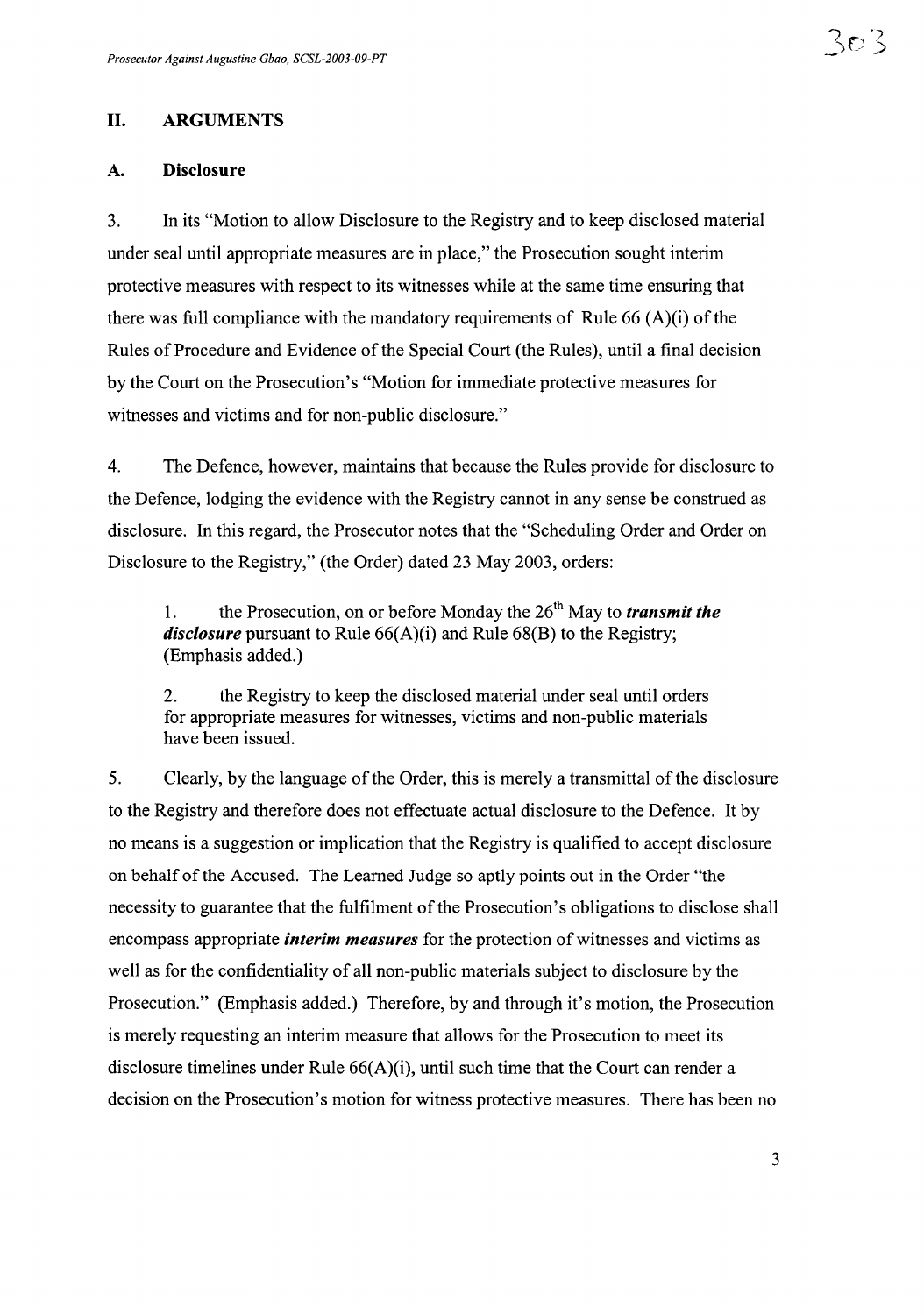prejudice to the Accused, in fact, the Order has enhanced the rights of the accused by freezing the disclosure in place at the 30 day point.

#### **B. Rule 72 Time Limits**

6. The stated concerns made by the defense regarding the impact of the transmittal of disclosure to the Registry on the time limits for the filing of preliminary motions under Rule 72 are unfounded. As provided for in the decisions on the "Prosecution motion to allow disclosure to the Registry and to keep disclosed materials under seal until appropriate protective measures are in place" in the cases of the Prosecutor vs. Issa Hassan Sesay, Case No. SCSL-2003-05-PT, Alex Tamba Brima, Kallon, Case No. SCSL-2003-06-PT, Morris Kallon, Case No. SCSL-2003-07-PT, and Samuel Hinga Norman, Case No. SCSL-2003-08-PT, while asking for additional clarification from the Registry on the Practice Direction concerning the relevant procedures for transmission of the disclosed materials to the defence, the Court clearly affirmed that the 21 day time period contained within Rule 72 will not start until the disclosure is unsealed by relevant [defence] counsel. The Prosecution wholly agrees with this position. Again, there has been no prejudice to the accused.

#### C. Leave **to Appeal**

7. Finally, with regard to the request by the Defence that leave to appeal to the Appeal Chamber be granted on the grounds that the Learned Judge erred in his order of  $23<sup>rd</sup>$  May 2003, the Prosecution strongly believes that it is improper to file a leave to appeal within a response to a motion as an alternative if the Learned Judge does not accept to grant the orders requested by the Defence. The proper procedure for the Defence is to file a Motion seeking leave apart from the response to the Prosecution motion and after a decision on the motion, in accordance with Rule 73 of the Rules and Article 9, Paragraph 3.D., of the "Practice Direction on Filing Documents before the Special Court for Sierra Leone," which provides for specific rules regarding the filing of a motion seeking leave to pursue an interlocutory appeal. These Rules were completely disregarded by the Defence.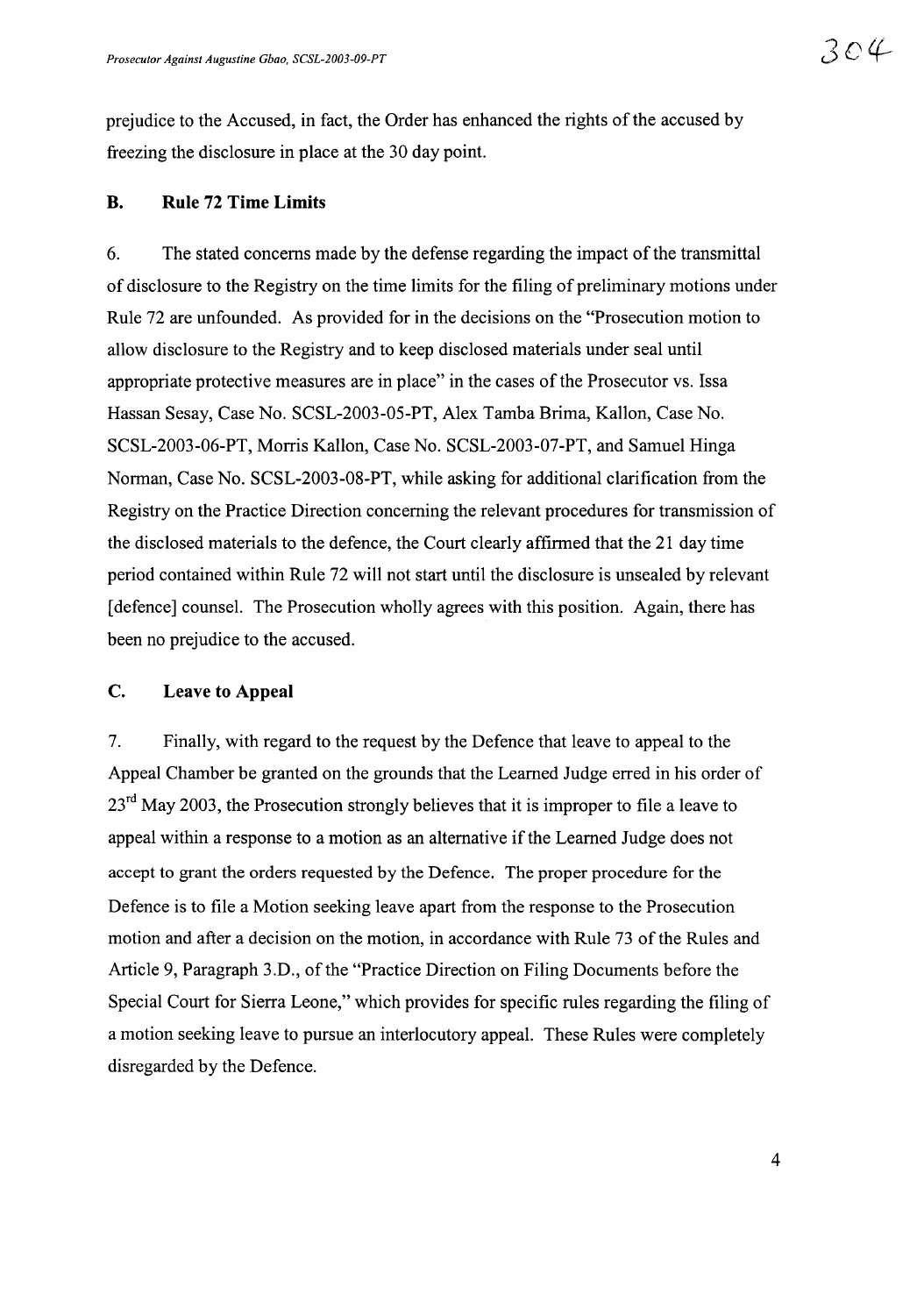8. Furthermore, the Prosecution submits that the said Order of 23 May 2003 is in fact an interim order and therefore, not subject to appeal. Rule 73(B) provides that *"Decisions* rendered on such motions are without interlocutory appeals save where leave is granted by the Trial Chamber on the grounds that a decision would be in the interest of a fair and expeditious trial." (Emphasis added.) In this case, the said Order of 23 May 2003 states:

"TAKING INTO ACCOUNT the Order of the Urgent Request for direction on Time and Respond to and/ or an Extension of time for the filing of a Response to the Prosecution Motion of the  $16<sup>th</sup>$  May 2003 which, *inter alia*, granted the Defence an extension of the time to file the response to the above mentioned Motions, and that therefore *such a response is still pending."* (Emphasis added.)

and

"CONSIDERING ... that the 30 days period for the disclosures .. . should run from the date of conclusion of the initial appearance  $\dots$  all matters pertaining to the initial appearance were exhausted and being therefore identified as  $25<sup>th</sup>$  April 2003."

In this Order, the Court is acknowledging that the Defence may be filing a response to the Prosecution motion. However, due to the fact that the date for disclosure was rapidly approaching the Learned Judge clearly found that an interim order was required. It is interesting to note that on the 17 April 2003 in the cases of Prosecutor vs. Issa Hassan Sesay, Case No. SCSL-2003-05-PT, Morris Kallon, Case No. SCSL-2003-07-PT, and Samuel Hinga Norman, Case No. SCSL-2003-08-PT, the Court issued decisions on the Prosecution motions when all procedural filings were completed. Whereas, on the same date, in the case of the Prosecutor vs. Alex Tamba Brima, Case No. SCSL-2003-06-PT, the Court issued an order when procedural filings were not completed because the time limit for the defence to file a response was still pending.